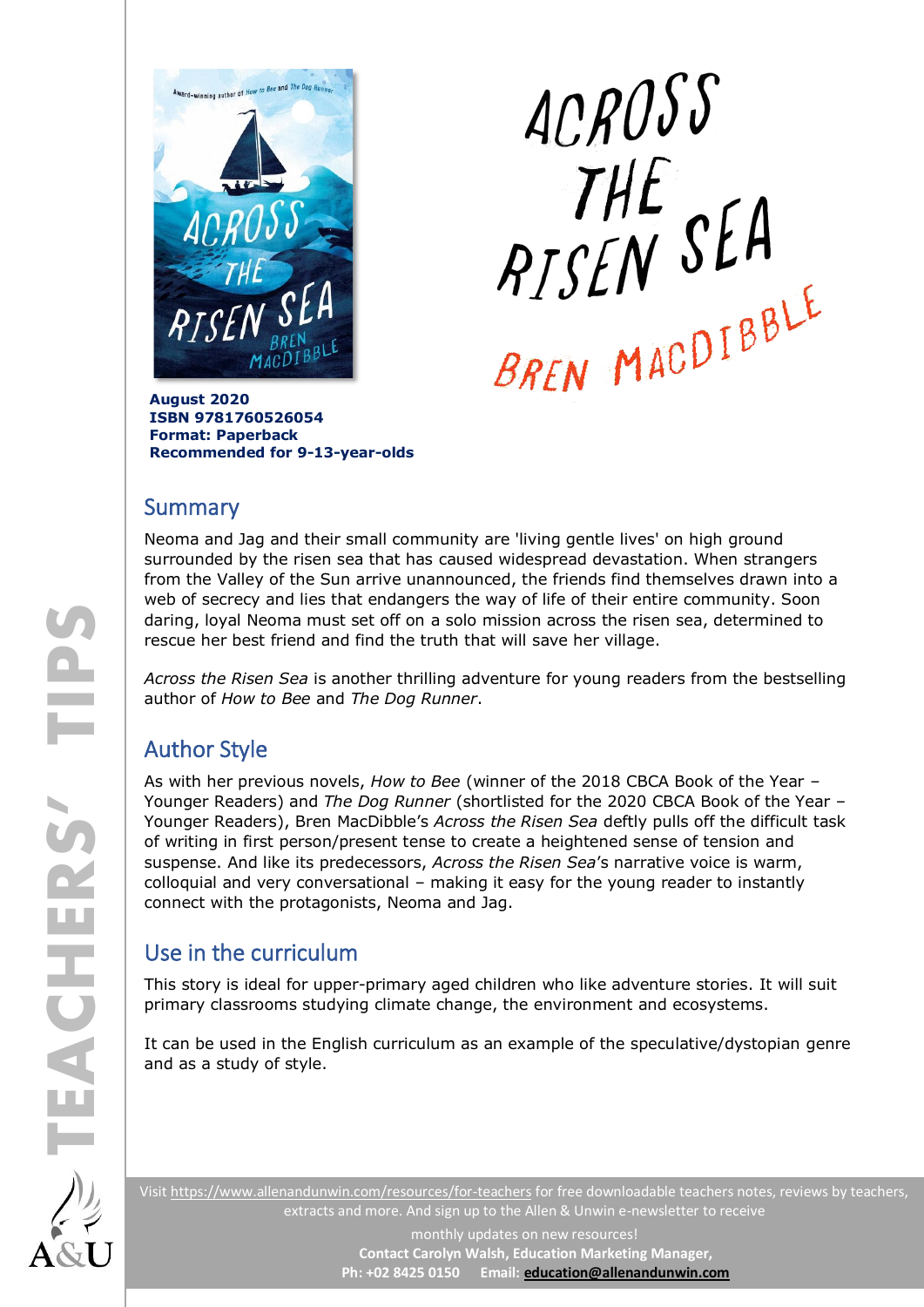

## Themes

• Adventure • Courage • Environment • Resilience • Loyalty • Climate change •

## Discussion questions

#### **Comprehension questions relating to the first chapter:**

- 1. What creature is Jag unnaturally afraid of? (page 2)
- 2. What was it he saw coming towards the sea wall? (page 3)
- 3. What have the villages built to make sure that visitors to their island must come in the front of the bay? (page 5)
- 4. Where do the tall strangers come from? (page 6)
- 5. What clues did you find in the first chapter to suggest that this story is not set in current times?

#### **Informal language:**

*'"Not so close," the olds yell at us Rusty Bus kids, when we's daring each other to run in and touch of them tall siblings … They do the doctoring if anyone's sick, and all us kids who ain't babies and ain't teenagers we sleep cosy safe in Rusty Bus so no diseases can get to us.'* (pages 7-8)

- 1. Describe how Neoma speaks in the novel?
- 2. Why do you think she (and her friends) speak like this?
- 3. What does Neoma's speech pattern tell you about her character?
- 4. Does the way she speaks make the story more or less interesting?

#### **Characterisation:**

*'Sometimes when we're out salvaging from buildings Jaguar says, "Hey Neoma, can you get across this rusty metal beam?" ... I can never turn down a dare. Smart people are more careful. Me, maybe I ain't so smart, coz I like to test things out myself. I'm a doer. I do things.'* (Page 11)

- 1. Do you agree with Neoma's assessment of herself?
- 2. How would you describe Jaguar based on this paragraph (and what you already know about him)?
- 3. Do either Neoma or Jaguar change as the story progresses?
- 4. Choose three new adjectives to describe Neoma and Jaguar. Now find a scene in the book to illustrate each word you chose. For instance, if you chose the word *brave* for Neoma or *loyal* for Jaguar, describe a scene or scenes in the novel where Neoma demonstrated her bravery and Jaguar proved he was particularly loyal.

#### **Theme: Living Gentle Lives**

*'We each do all we can to live low-impact lives. Our electric stovetops are no worse than your water-drawing windmill there. Let's not lose sight of what really matters her, old friend. Living gentle lives.'* (page 38)

*'We live simply coz our folks learned that what people do can damage the planet … We salvage anything we need.'* (page 94)

- 1. Explain what 'living gentle lives' means to the people of the Ockery Islands.
- 2. How do the people of the Ockery Islands feel about technology?
- 3. Why do you think that 'living gently' is especially important to the people who remember the before-times?
- 4. What sort of things might we do in the real world to 'live a gentle life'?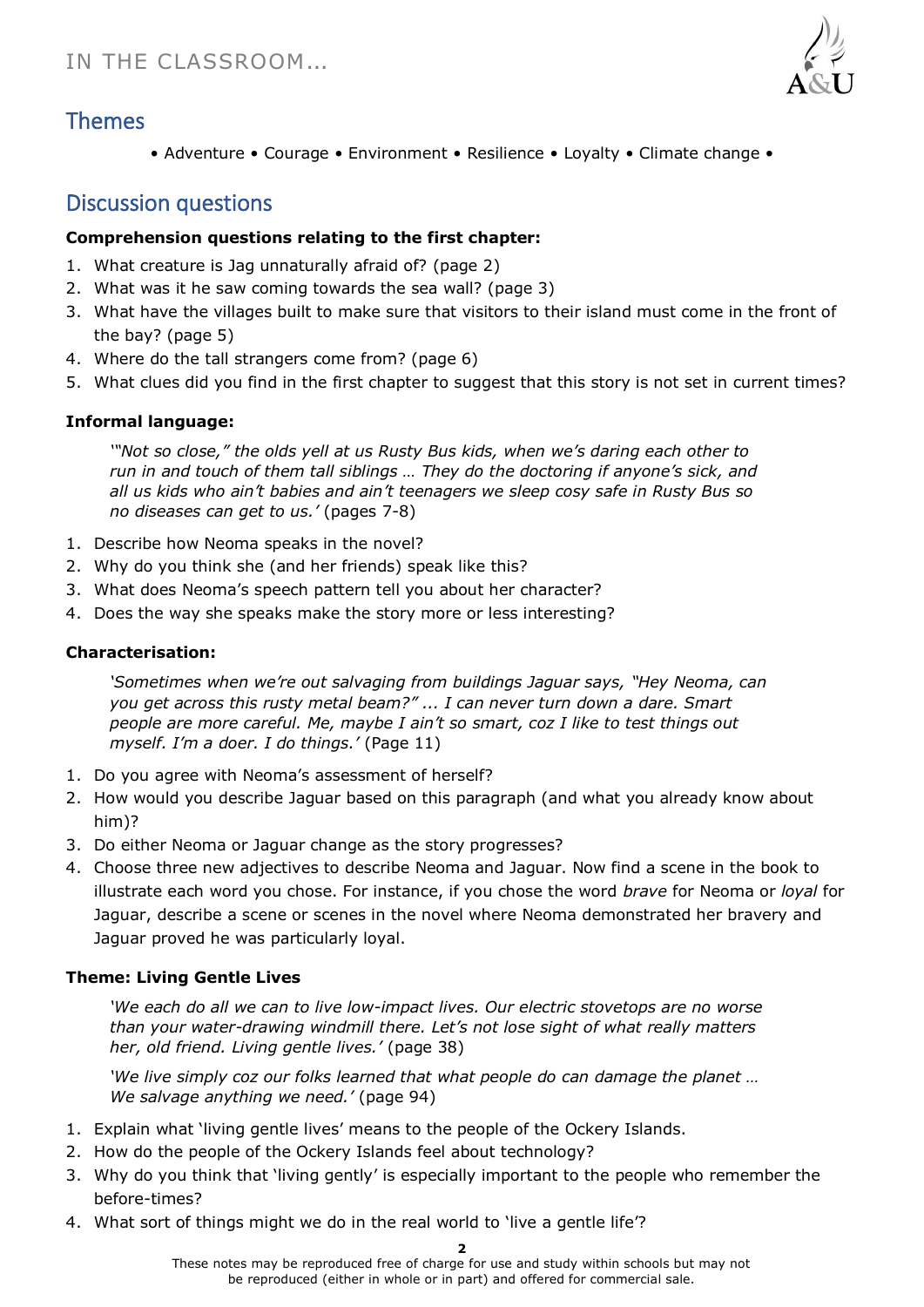

#### **Writing to heighten drama:**

Read the scene where Neoma is climbing down the outside of the Silver Water (pages 60-61) and find examples of:

- Simile/ Metaphor
- Personification/ Anthropomorphism

#### **Empathy:**

Put yourself in the shoes of Gerra as she is recovering in Marta's cottage. What sort of things might she be thinking and feeling about finding herself in this village and meeting Neoma?

#### **Heroes and Villains:**

- 1. Should the Valley of the Sun people have marched into Cottage Hill and erected their communication poles without explanation?
- 2. Do you think the Valley of the Sun should be entitled to proclaim itself the new government?
- 3. Should the Valley of the Sun have the right to take people as punishment for crimes?
- 4. Were the Jacob's Reach people right to hide what had happened to Gerra and her siblings?
- 5. What should Jacob have done as soon as he discovered what had happened?
- 6. Did you feel sympathy for Tyrell? Why?
- 7. Who is the worst villain in the book: Gerra, Leonor, Tyrell, Jacob or Pirate Bradshaw?
- Where would you prefer to live: the Valley of the Sun or Cottage Hill? In your answer consider the different levels of wealth, living standards and power, as well as the treatment of Susan, the elderly engineer.
- The seas have risen in the story and much of Australia's coastline has been flooded because of climate change. To calculate how far the seas would have to rise to flood where you live, go to <https://www.freemaptools.com/elevation-finder.htm> Keep expanding the world map until you find your suburb and then click on it to discover its height above sea level.
- Read the following article about the emergence of a new literary genre called Cli-Fi. [https://www.theguardian.com/environment/climate-consensus-97-per-cent/2017/oct/18/clifi-a](https://www.theguardian.com/environment/climate-consensus-97-per-cent/2017/oct/18/clifi-a-new-way-to-talk-about-climate-change)[new-way-to-talk-about-climate-change.](https://www.theguardian.com/environment/climate-consensus-97-per-cent/2017/oct/18/clifi-a-new-way-to-talk-about-climate-change) In your opinion is *Across the Risen Sea* a good example of Cli-Fi? Give specific events from the book to support your argument.